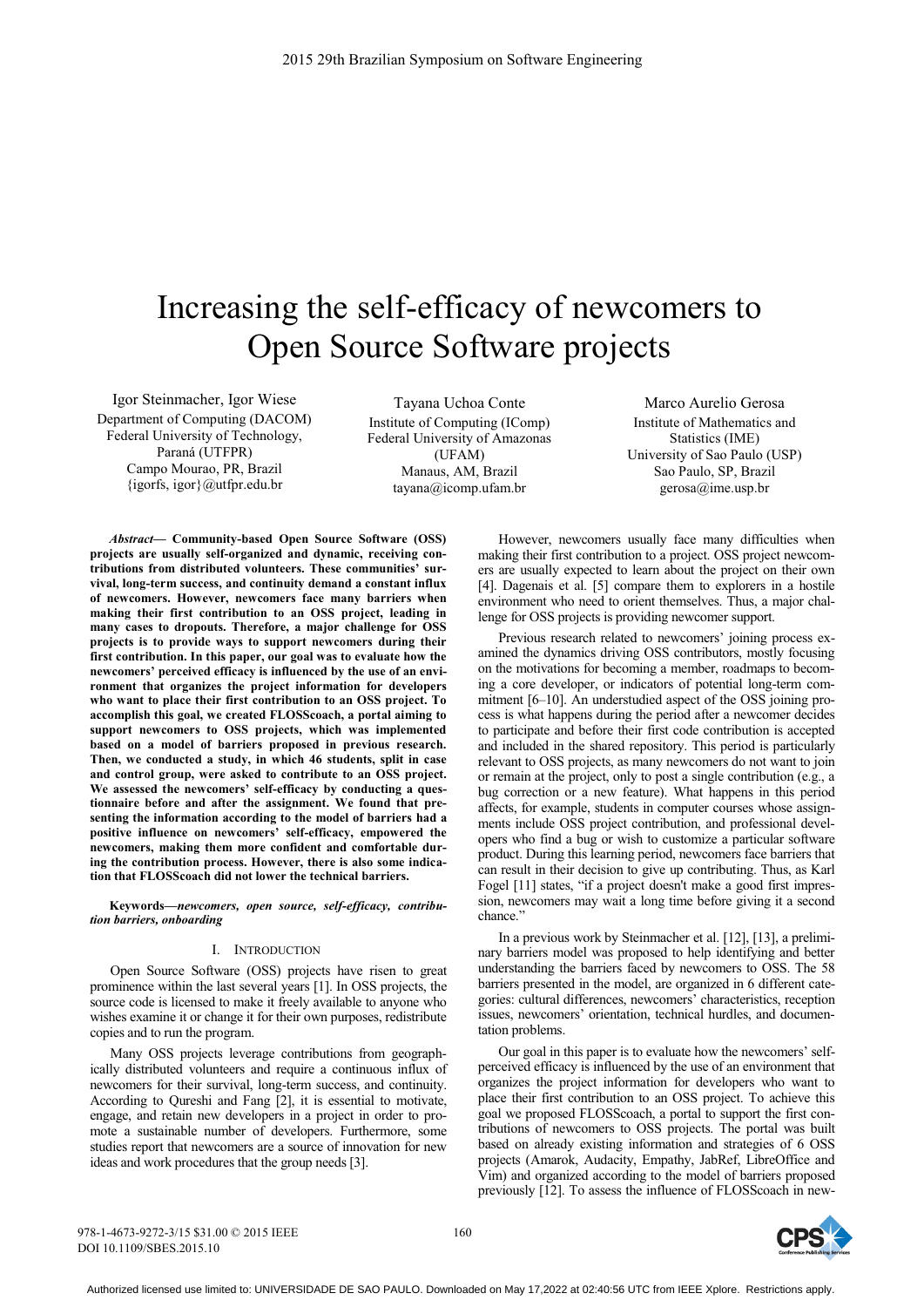comers' self-efficacy, we conducted a study with students, and applied a self-efficacy instrument [14] before and after they attempted to contribute to an OSS project.

The rest of this paper is organized as follows. In Section II, we present the related work. In Section III, we present FLOSScoach, a portal conceived to support newcomers to OSS. In Section IV we present the research method followed in this study, while in Section V we bring the results. Threats to validity are presented in Section VI and, in Section VII, we present the conclusions.

## II. RELATED WORK

Newcomers' onboarding is not an issue exclusively faced by OSS. Many studies in the literature deal with newcomers joining process in collective production communities, including studies on Wikipedia [15], [16] and on OSS projects [17–21]. Dagenais et al. [5] and Begel and Simon [22] present studies regarding newcomers joining process in software projects, but their focus is in industrial settings.

Von Krogh et al. [20] analyzed interviews with developers, emails, source code repository, and documents of the FreeNet project. The authors proposed a joining script for developers who want to take part in the project. Nakakoji et al. [23] studied four OSS projects to analyze the evolution of their communities. They presented eight possible roles for the community members and structured them into a model composed of concentric layers, like the layers of an onion. Although these papers deal with the evolution of members' participation in OSS communities, they focus on newcomers after the onboarding.

Some researchers tried to understand the barriers that influence the retention of newcomers. Zhou and Mockus [10] worked on identifying the newcomers who are more likely to remain in the project in order to offer active support for them to become long-term contributors. Jensen et al. [18] analyzed mailing lists of OSS projects to verify if the emails sent by newcomers are quickly answered, if gender and nationality influence the kind of answer received, and if the reception of newcomers is different in users and developers lists. Steinmacher et al. [24] used data from mailing list and issue tracker to study how reception influences the retention of newcomers in an OSS project.

There are also some studies presenting tools to support newcomers' first steps. Čubranić et al. [25] presented Hipikat, a tool that supports newcomers by building a group memory and recommending source code, mails messages, and bug reports to support newcomers. Wang and Sarma [21] present a Tesseract extension to enable newcomers to identify bugs of interest, resources related to that bug, and visually explore the appropriate socio-technical dependencies for a bug in an interactive manner. Park and Jensen [26] show that visualization tools support the first steps of newcomers in an OSS project, helping them to find information more quickly.

Mentoring is also explored as a way to support newcomers. Malheiros et al. [19] and Canfora et al. [17] proposed different approaches to identify and recommend mentors to newcomers of OSS projects by mining data from mailing lists and source code versioning systems.

As listed, there are some efforts to study newcomers to OSS. However, we could not find any study focused on identifying and organizing the barriers faced by newcomers to OSS. In previous work, we report some results of this research, culminating with the model of barriers for newcomers presented in [12], [13]. The model of barriers presents 58 barriers, organized in 6 categories. It was created based on empirical evidences from qualitative analysis of interviews, questionnaires and feedback from practitioners from different OSS projects.

In this paper, we build upon this model. We created a portal that organizes the information of OSS projects according to the barriers model aiming at supporting newcomers' first steps. Finally, we analyzed how this organization influenced newcomers' self-perceived efficacy.

# III. FLOSSCOACH: A PORTAL TO SUPPORT NEWCOMERS TO OSS PROJECTS

We developed the  $FLOSScoach<sup>1</sup>$  portal based on the barriers model presented in [12], and on information collected from project members. The mentioned barriers model was composed of the following six categories of barriers:

- - **Newcomers' orientation**. Newcomers often face rugged and unfamiliar landscapes when onboarding to an OSS project. They need proper orientation to find their way and correctly make their contributions. Examples of barriers under this category includes difficulty to find a mentor, and poor "How to contribute" available.
- - **Newcomers' characteristics**. This category comprises the barriers related to the experience and behavior of the newcomers regarding the project and the way they show their knowledge and interact when joining the projects It includes barriers related to newcomers' behavior and newcomers' previous knowledge.
- - **Reception Issues.** This category comprises the barriers related to the interactions that occur between newcomers and the community. A breakdown during these social interactions can lead to demotivation, and even result in newcomers' dropping out. These barriers include not receiving an answer to a message and receiving impolite answers.
- - **Cultural differences.** Cultural differences can result in interaction problems. Two barriers were reported in the barriers model: need to be in contact with a real person and messages considered rude.
- - **Documentation problems**. This category refers to the need to learn the project's technical and social aspects in order to be able to contribute. The barriers under this category define which documentation problems have been evidenced as possible barriers to newcomers to OSS projects, and include: outdated documentation; unclear code comments; information overload; and lack of documentation.
- - **Technical hurdles.** This category consists of the project's technical barriers that arise when newcomers are dealing with the code. All the problems newcomers face when dealing with source code were placed under a single category and split into three subcategories: code/architectural hurdles; change request hurdles; and local environment setup hurdles.

1 http://www.flosscoach.com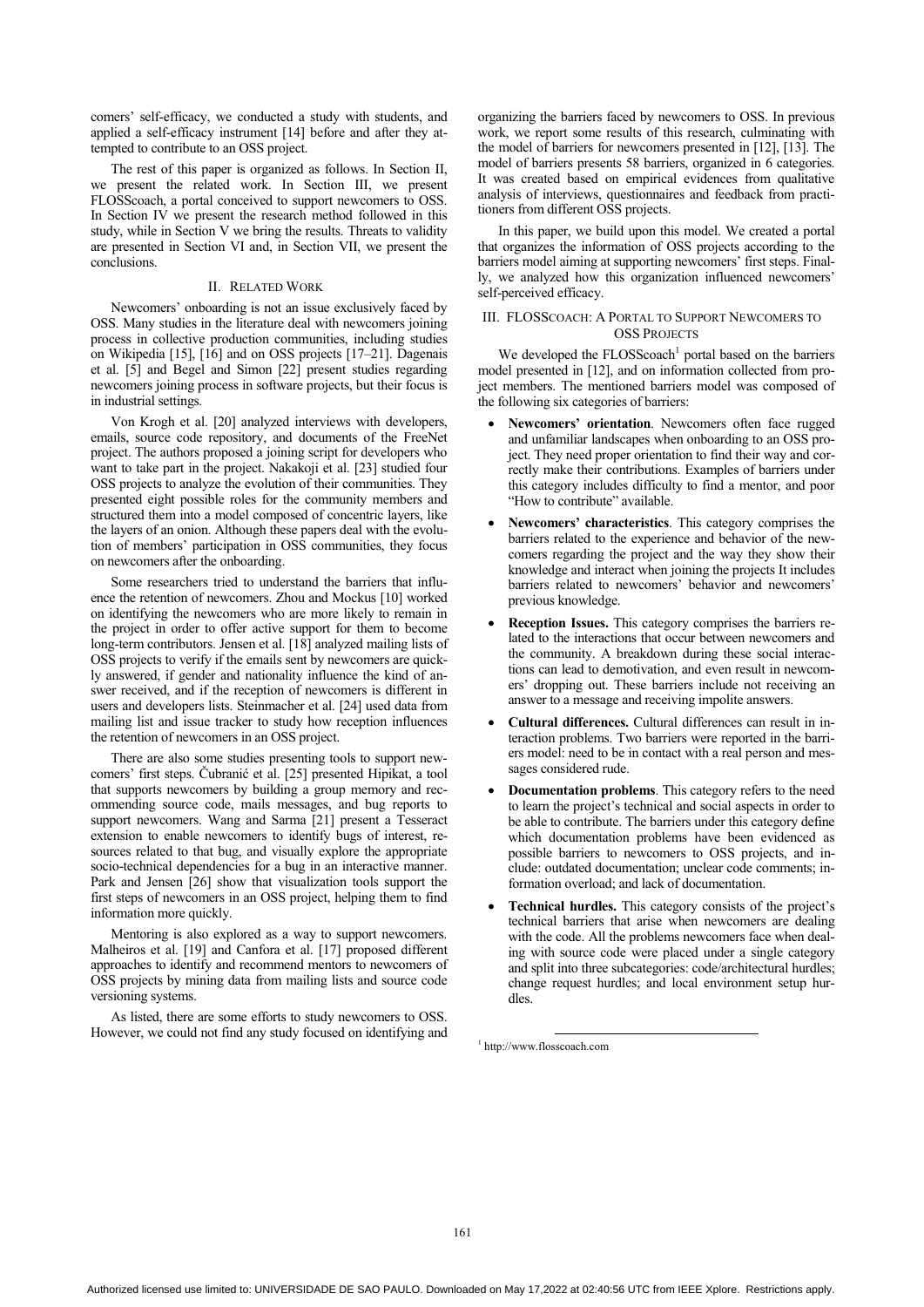As our goal was to organize the information reflecting the categorization of the barriers model, we created a portal in which each section presented information aimed at helping newcomers to overcome the barriers related to a given category. Therefore, the portal building process included two steps:

**Collection**: we collected already-in-place strategies and information aimed to support newcomers overcoming the identified barriers. The collection step included the analysis of existing data collected during the interviews conducted to identify the barriers [12], [13]. We had included questions related to strategies used by the projects, meaning information that would be useful for newcomers as well as suggested contribution process (steps to be followed by newcomers). As a result, we gathered a set of information and strategies that newcomers could use to overcome or lower specific projects' barriers. Furthermore, to gather more information that could be useful to newcomers, we talked to members of LibreOffice and JabRef. We chose these projects because they presented the highest number of subjects that participated of the previous step of this research [12], [13], and because of the facility in accessing project members to gather more information. We presented the barriers model to them and asked them to point to information that the project had in place to support newcomers overcoming each barrier. In addition, we conducted a manual inspection in the projects' web pages to find other possible information. We found a few other resources, which we sent to the developers via email asking them to confirm that those resources would be useful for newcomers. The output was a list of information mapped into the related barrier categories that the support might help newcomers overcome. The information obtained included links to project pages, ways to access the communication channels, documents generated by the project, videos, list of skills needed, and a suggested contribution process.

**Organization**: we organized the information gathered by splitting the portal in accordance with the barriers model. After collecting the information, we organized it by splitting the portal into sections and subsections, in accordance with the barriers model. However, while analyzing the structure of the portal, we found that information related to communication was spread across newcomers' behavior and cultural differences categories.

Therefore, we decided to merge these solutions into one single category that provided information regarding communication. In Figure 1 we show how the barriers model was mapped into the portal sections.

To illustrate another section of the tool, in Figure 2 we present the "How to Start" section, highlighting the contribution flow created to guide the newcomers. The newcomer can use the flow to access the other sections of the tool once the box that represents the steps is clickable.

After organizing the information of LibreOffice and JabRef, we collected information from other 4 OSS projects: Amarok, Audacity, Empathy and Vim. Differently from the two first projects, the information from these projects was collected manually by the researchers, based on the knowledge acquired previously.

After developing this portal, we started our experimental study with students using FLOSScoach. In the following section, we explore the method and results of such study.

## IV. RESEARCH METHOD

The goal of the current research is to verify how the organization of information based on the theoretical model created previously influences newcomers' self-perceived efficacy. Since we are dealing with a software development topic related to newcomers' onboarding, we built a newcomers' portal to apply the model, and to evaluate the influence in a practical scenario.

To guide our research towards this study's objective, we defined the following research question:

#### *Does the use of the portal impact newcomers' self-efficacy?*

Based on the research question, we defined the iterative research method. We followed an approach similar to actionresearch [27], in which the model and the portal could evolve after each iteration. In each iteration, we administered pre- and post- study self-efficacy questionnaires and conducted a debrief session with the participants. In the following subsections, we presented the subjects, the task they had to accomplish and details about self-efficacy model and the post-study feedback.



**Figure 1. FLOSScoach page with information about newcomers' characteristics for LibreOffice.**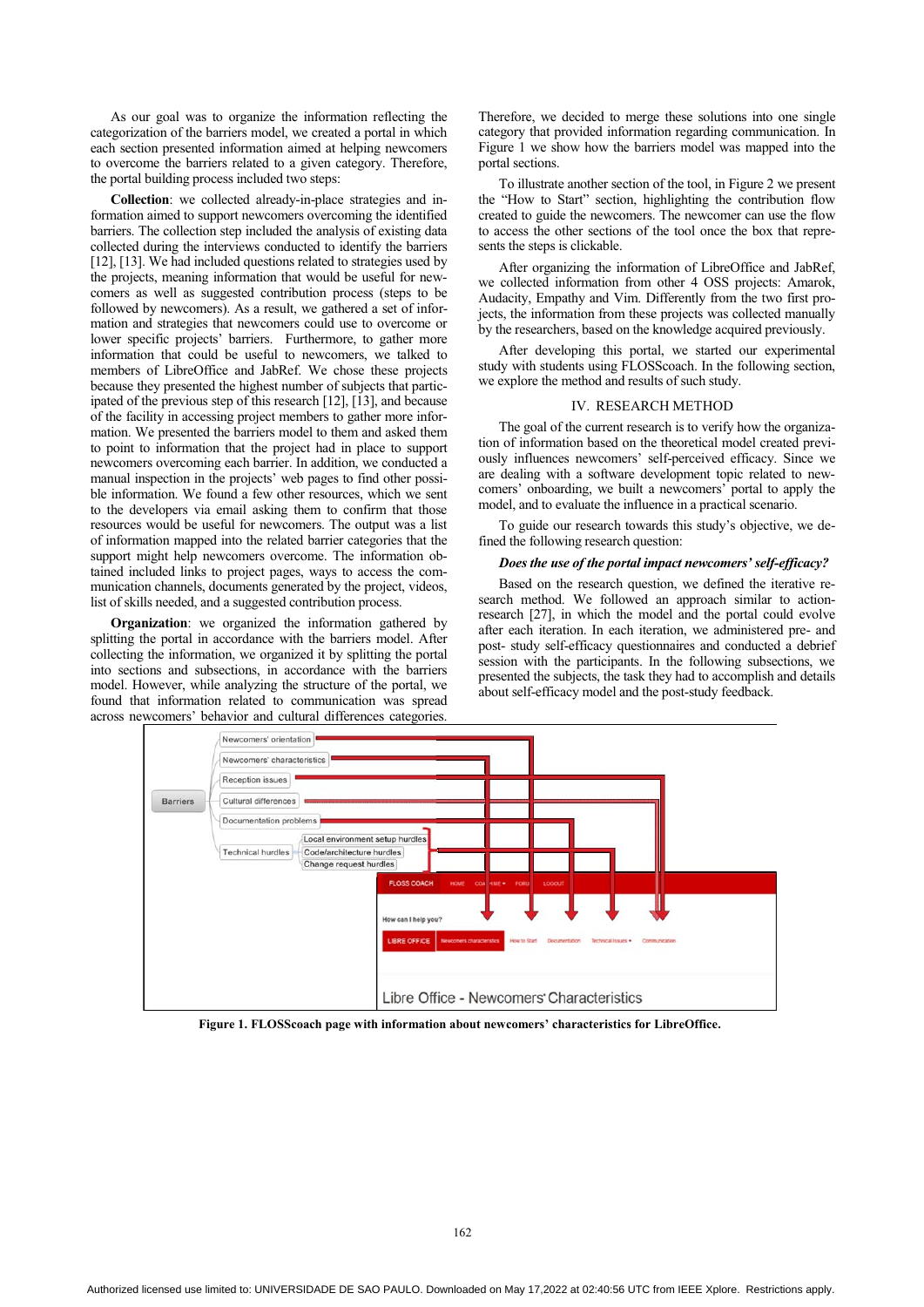

**Figure 2. FLOSScoach "How to Start" page presenting the suggested contribution flow.** 

# *A. Subjects and assignment*

Our subjects were undergraduate students. This population is a sample of potential OSS project contributors, which is why there are currently several programs (for example, GSoC, Facebook Open Academy) focusing on attracting them. Additionally, according to a study by Höst et al. [28], students may provide an adequate model of the professional population and point to a set of benefits that researchers gain from empirical studies. Furthermore, Runeson [29] identified a similar trend when comparing freshman, graduate, and professional developers.

The students chosen for this study had enough knowledge to fix small bugs in software projects and were motivated to contribute (since their grade depended on it). Furthermore, they joined a real project with real issues, and they interacted with the actual code and community.

All the participants received an assignment, requesting them to contribute to a given OSS project. The contribution(s) might be fixing bug(s) or implementing new feature(s) according to what was already reported in project's issues tracker. A contribution was considered complete once the code was accepted by the project members and included in the main trunk of the project. They had one month to deliver the task.

**Iteration 1**. Students attending a Software Engineering course ( $3<sup>rd</sup>$  year) at Federal University of Technology – Paraná (UTFPR) received a graded assignment. All participants were newcomers to software development in general. Only five of them worked in the industry, but for less than a year. Only one participant presented previous experience in OSS project contributing. We directed the participants to specific OSS projects: LibreOffice and JabRef. These two projects were part of our previous studies, presenting a high number of participants and communities receptive to our research.

We split the participants and directed them to two different projects and assigned the students according to their experience into case (received access credentials to FLOSScoach) and control (did not receive credentials to FLOSScoach).

**Iteration 2**. It was conducted during a Software Engineering course of a Computer Science major at University of São Paulo (USP). The initial number of participants was 51 students. The profile was a little different from those participants of Iteration 1. The main difference is that the participants had a slightly more industry experience: nine presenting from 1 to 3 and seven presenting 3 to 5 years of experience.

As we were counting on a higher number of newcomers, we assigned the subjects to four other OSS projects: Amarok, Empathy, Vim, and Audacity. We chose projects used by general audience and written in C/C++, to match the participants' skills.

Once again, considering the programming language background and previous experience of the participants, we split them first by project and, then, into case and control groups.

Iteration 2 started with 51 subjects. However, we considered only 32 to analyze the results. We dismissed subjects who: gave up of the assignment; or did not fill out the post-study questionnaire.

We would like to highlight that similar assignment had been applied to evaluate the students in previous editions of the courses where the study has been conducted. Thus, the task is part of the dynamics of the course and will continue to exist in following editions. Moreover, the grades were not related to the contribution itself, but the process followed by the students (reported by means of shared diaries). We emphasized it to all the students before the assignment (as it had been done in the previous editions of the course). The assignment was mandatory, but filling the questionnaires was not. In the surveys welcome page there was a written notice saying that the survey was part of a research, and would be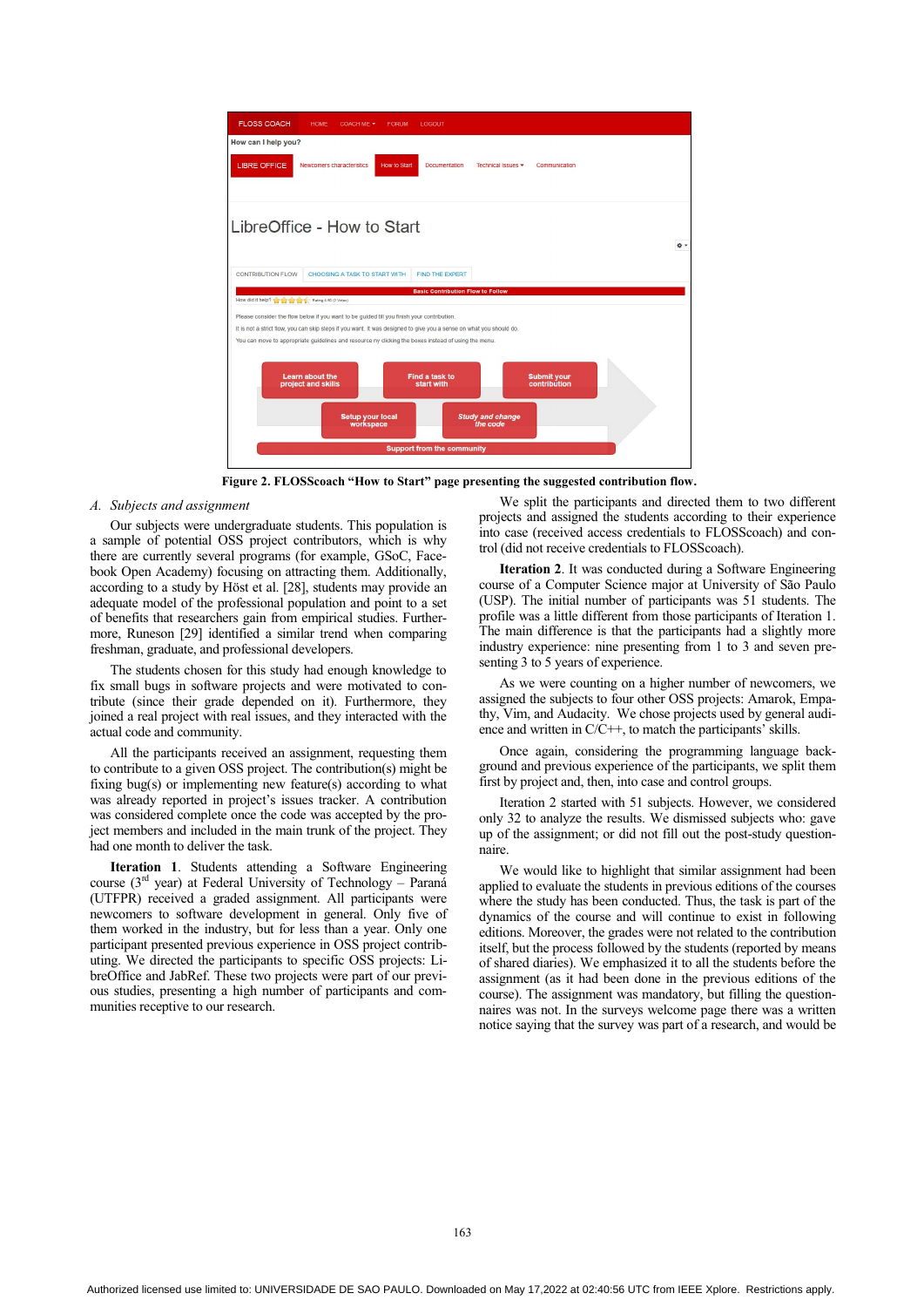used in a study. It was also written that the students would not be evaluated by their answers and that the survey was not mandatory for the course.

#### *B. Self-efficacy model*

To answer the research question, we administered pre- and post- study self-efficacy questionnaires to the subjects, which were quantitatively analyzed. Self-efficacy is a measure of the confidence in the participants' perceived ability to perform a task, which can impact one's actual ability to complete a task [14]. It is correlated with the willingness to stick with a learning task, and has been studied in computer science education [30] and OSS [31] contexts. Based on previous work that applied self-efficacy in OSS research [31], [32], we prepared a questionnaire with 10 items related to self-efficacy of contributing to OSS on a fivepoint Likert scale ("extremely disagree" (1) to "extremely agree" (5), with an neutral option (3)), as presented in Table 1. The items were elaborated to cover the activities that are related to the barriers identified in the barriers model [12].

**Table 1. Items on self-efficacy toward OSS activities. Sentence** 

| ocucuc                                                                    |
|---------------------------------------------------------------------------|
| 1. I feel comfortable asking for help from the community using electronic |
| communication means                                                       |
| 2. I can write my doubts and understand answers in English                |
| 3. I am good in understanding code written by other people                |
| 4. I have pretty good skills to write and change code                     |

5. I feel comfortable with the process of contributing to an Open Source project 6. I think that contributing to an open source software project is an interest-

ing activity 7. I feel I can set up and run an application if a set of instructions is properly

given

8. I am pretty good on searching for solutions and understanding technical issues by myself<br>9 I can choose

I can choose an adequate task to fix if a list of tasks is given

10. I can find the piece of code that need to be fixed given a bug report presenting the issue

We asked the participants to answer it immediately before they started their assignment, and also immediately after concluding it. We aimed to discover whether the person had success performing the tasks (resulting in an increase in self-efficacy), or faced unexpected problems or failures (resulting in a decrease in self-efficacy)[33].

## *C. Post-study feedback*

We conducted a quick post-study debriefing session with the participants, aiming to get their feedback regarding the contribution process and the use of FLOSScoach (for the case group). The method used for collecting such data was different for each iteration.

For Iteration 1, we conducted debrief sessions by means of semi-structured interviews, following the script:

- - What were your overall impressions of the experience, considering the positive and negative points of the contribution process?
	- o How do you feel about the outcome of this activity?
- How was your contact to the community? Did you talk to them? Using which mean?
- - What were the main barriers you faced during the process? (Detail the issues)
- - What would you suggest to the community to improve the newcomers' experience? (strategies, information, tools, etc.)
- - How would you describe the role of FLOSScoach during this process?
	- o What are the main benefits and drawbacks of the portal?
	- o What are the weaknesses or elements that can be improved in the portal?

We conducted the interviews one day after the students' deadline. The interviews duration ranged from 9 to 16 minutes, with an average of 12 minutes. Afterwards, we transcribed the interviews in order to conduct the qualitative analysis. In Iteration 2, we conducted an online open questionnaire on the day the participants finished the assignment. We used the same questions as in the Iteration 1 script above. The feedback data was analyzed using procedures of Grounded Theory [34].

To verify how the use of FLOSScoach influenced participant's self-efficacy, we analyzed the variation of the pre- and post-study questionnaire answers for each iteration. In the following subsections we present the results of the analysis.

## V. RESULTS

In this section we report the results related to the self-efficacy questionnaire and feedback from the subjects. To facilitate reporting our results, in this section we identified the participants as following:

- -**CXX IT1**: participant from Control group, on iteration 1;
- $\bullet$ **CXX IT2**: participant from Control group, on iteration 2;
- -**FCXX** IT1: participant from Case group, on iteration 1;
- -**FCXX** IT2: participant from Case group, on iteration 2.

Before reporting the results, we would like to highlight that, from the initial 65 subjects we considered only 46 for analysis. From the 34 subjects assigned to the control group (not using FLOSScoach), only 19 were considered (56%), as 15 did not complete the assignment (44%). From the 31 subjects assigned to use FLOSScoach 24 were considered (77%), only 4 did not complete the assignment (13%), and 3 decided not to use the portal (10%). This may indicate that FLOSScoach fostered or facilitated the assignment completion.

#### *A. Results for Iteration 1*

Figure 3 presents each participant self-efficacy pre- and poststudy results. In Figure 3(a), the data is related to the participants who used the portal to contribute. In Figure 3(b), we show the results for the participants who did not have access to the portal. In both figures, we highlight the project to which the participants were asked to contribute (presenting dashed boxes), and we represent the last step the participant reached: (1) workspace setup; (2) finding a task; (3) finding the piece of code to work on; (4) fixing the bug/submitting the fix;  $(5)$  fix accepted.

As shown in Figure 3(a), the self-efficacy of six out of seven participants who used the portal during Iteration 1 increased. This shows that most part of the participants finished the study more confident than when they began it. The participant FC6\_IT1 is the one that did not made use of the portal, and also presented an increase in self-efficacy. This increase can be explained by his previous experience, which influenced the way he approached the barriers. For participant FC1 IT1, we can see a strict increase.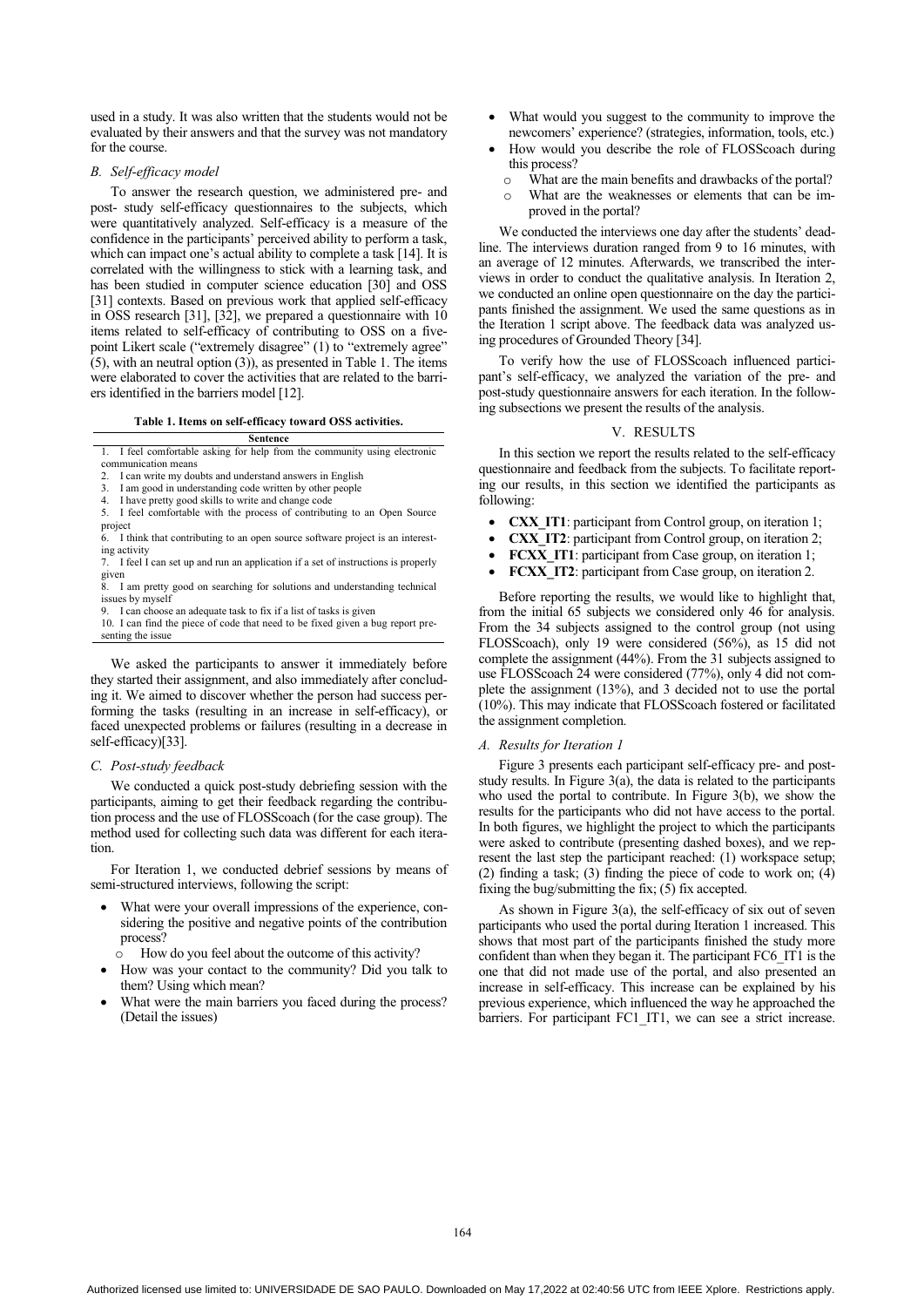This can be explained by the fact that this participant was able to very quickly contribute to the project.

Decreases were analyzed in detail, and the self-efficacy score was influenced by the answers to Q6 and Q10. On Q6, the values pre- and post-study were 5 and 3, while for Q10 the values were 4 and 1, respectively. These two questions explain 5 out of the 6 points difference on pre/post analysis. A possible explanation for this is that his self-confidence decreased. During the debrief session, this participant was very upset about his performance, because he was stuck on finding the right artifact to change. He reported spending 2 weeks to find it, and could not complete the assignment, since he was not able to test his changes.

Analyzing Figure 3(b), we can see a slightly different scenario. Most part of the participants that did not have access to the portal (4 out of 7) presented a decrease in self-efficacy. In accordance with the results presented by Davidson et al. [31] in their study of older adults, we attribute the decreases in self-efficacy to the idea that "you don't know what you don't know." If participants experienced unexpected barriers, their self-efficacy significantly decreases.

Notably, two of the participants whose self-efficacy increased were contributing to JabRef (C1\_IT1 and C2\_IT1). Therefore, all the five participants assigned to contribute to JabRef in Iteration 1 increased their self-efficacy score. We attribute this behavior to the complexity of the project, which exposed the newcomers to lower barriers, mainly related to workspace setup and understanding code.

To better understand the different behaviors observed, Figure 4 shows the median of the answers per question. We can thereby observe trends that encouraged self-efficacy up, and others that pulled it down. First, the scores for questions related to the OSS contribution process (Q5 and Q6) increased for the participants that used the portal, and decreased for those who did not. The decreasing trend observed for Q10 represents the newcomers' difficulty in finding the artifact they need to change in order to work on a selected task, reported by newcomers in both groups. Another interesting behavior was observed for Q8 and Q9 (mostly on Q9), showing their self-confidence to choose a task to work on, even when not using the portal. We did not find any explanation for the variations in Q1 and Q2, since there was a small number of social interactions with the community reported by the participants.

*1) Potential enhancements to the portal after Iteration 1*  In order to prepare the portal for the second iteration, we analyzed the feedback from the participants. We hoped to find possible suggestions for improving the portal, which we asked for during the debrief session with the participants who used FLOSScoach.





**Figure 4. Self-efficacy results per question (Iteration 1).**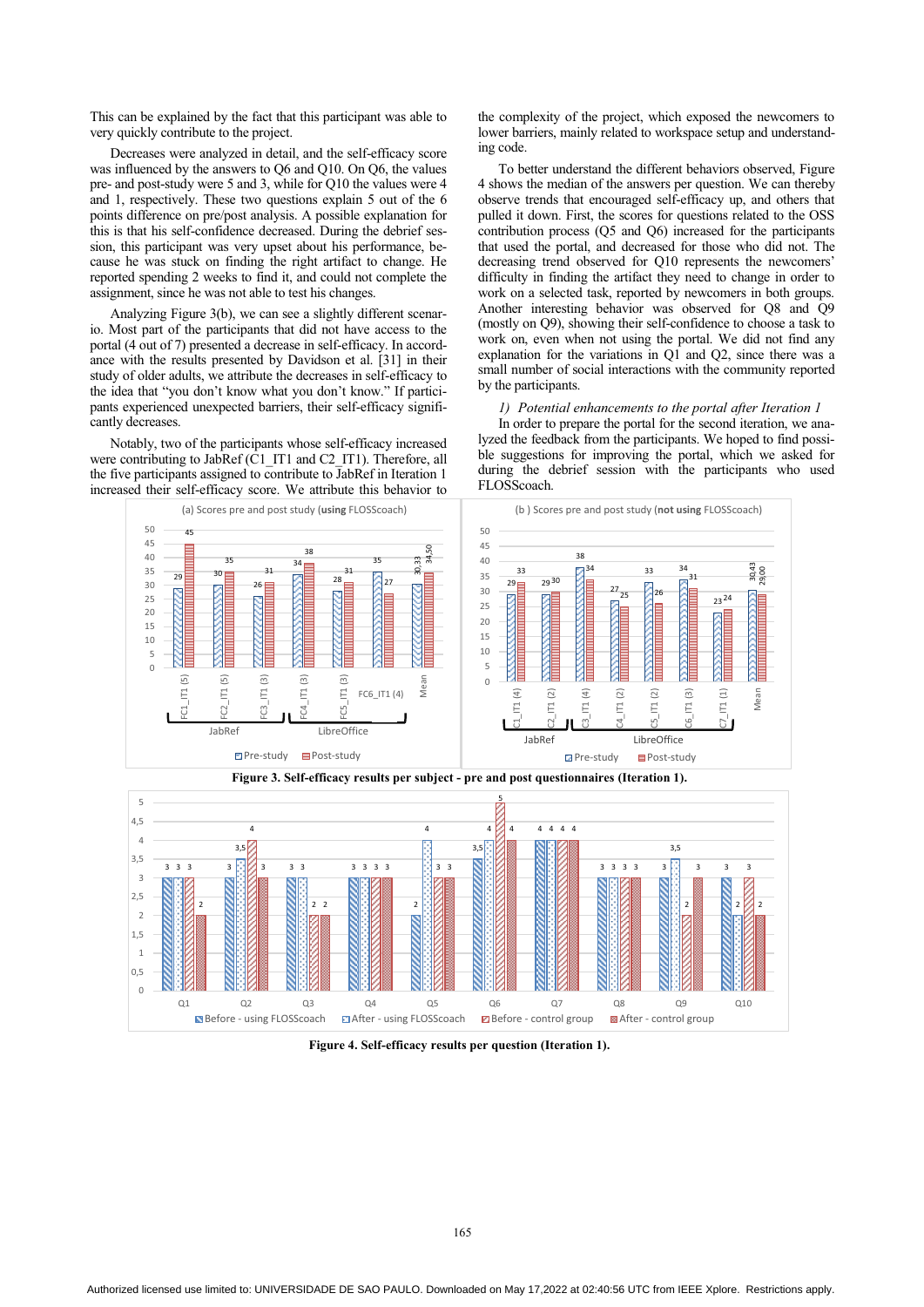We found that the most used feature of the portal was the contribution flow, which was shown in a specific page, the "How to Contribute" page, shown in Figure 2. However, some participants felt that it was not handy. They proposed to make the *flow accessible any time*, without having to navigate back it. Two of our participants who used the flow to guide their contribution offered this suggestion.

We received some other suggestions regarding the portal's organization. Two participants questioned why *repeated information* appeared in different places. This repetition occurred because we built the first version of the portal by directly mapping the categories onto the portal. This led us to providing a "documentation" section; however, the information under documentation already appeared in other categories.

Another issue regarding the portal's organization concerned the *order of the categories* that was presented to the user. One participant suggested presenting the categories in the same order as they appear in the contribution flow. In addition, he suggested *avoiding the use of submenus*, making all possible categories only one click away.

The participants also suggested some features that might help newcomers choose a task and find the artifacts that they need to change in order fix the issues. Two newcomers suggested the *recommendation of related information* to support their choice. One asked about the possibility of recommending other issues that are related to a given task, enabling newcomers to better understand the issue's context. The second suggestion was to indicate what part of the code newcomers should change to address the issue. These suggestions are very similar to the goal of some proposed initiatives in the literature, like in Wang and Sarma [21] and Hipikat, by Cubranic et al. [25].

We accommodated the suggestions related to user interface and rearranged the portal structure for Iteration 2. The recommendation of related information suggestions were not implemented, but is a possible future direction for this research.

#### *B. Results for Iteration 2*

Following the same method as in Iteration 1, we applied the self-efficacy questionnaire before and after the assignment. In Figure 5 and Figure 6, we present the results of self-efficacy preand post-study for the group who used the portal and the group who did not use it, respectively. In both figures, we highlight the project to which the participants were asked to contribute (presenting dashed boxes), and we represent the last step the participant reached: (1) workspace setup; (2) finding a task; (3) finding the piece of code to work on; (4) fixing the bug/submitting the fix; (5) fix accepted.

As can be observed in Figure 5, the self-efficacy of 11 participants who used the portal increased, two remained the same, and 5 decreased. Most of the participants finished more confident than when they started the study. It is possible to observe that none of the participants with a decreasing behavior achieved a further step than finding a bug to work with. Interestingly, before and after mean values are very close to each other, possibly because of the huge decreases observed for FC16\_IT2, FC17\_IT2 and FC18 IT2). Another aspect that appears to be relevant is that all the participants that worked on the Vim project presented a selfefficacy decrease.

We can see three strict decreases (for participants FC16\_IT2, FC17 IT2 and FC18 IT2), and two smaller decreases (FC6 IT2 and FC7 IT2). Regarding FC16 IT2's decrease, we found two main axes that contributed to the decrease: social interactions (Q1 and Q2), in which we observed a decrease of 5 points compared to the pre-study; and code issues, contributing to a 7-point decrease. More specifically, for the code issues we observed that the self-efficacy reported in questions Q3, Q4, and Q10 decreased 1, 4, and 2 points, respectively. In his feedback, he reported that he had to change his task three times, trying to understand it and find possible solutions (and complaining about his difficulty in understanding the code).

FC17 IT2 complained that the bugs were not classified by difficulty level and the community reception was poor. He tried to interact with the community, but received no answer. He also highlighted problems in understanding the code as a contribution barrier. Regarding his self-efficacy answers, the decrease behavior spread across all questions. However, the 5 points decrease in the last three questions (-1, -3 and -1, respectively) concerned finding a task and where to address a bug.



**Figure 5. Self-efficacy scores for participants who used FLOSScoach (Iteration 2).**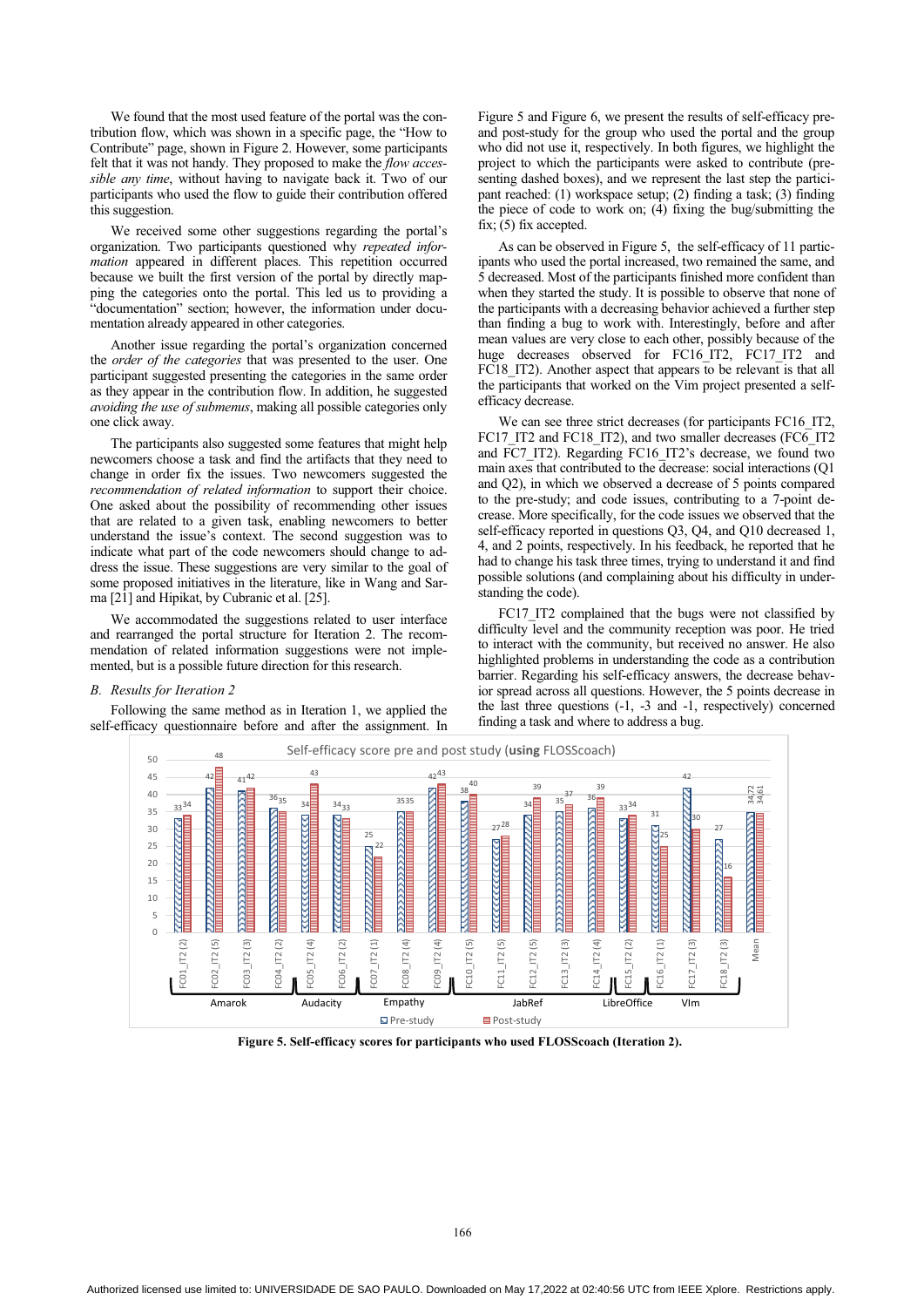

**Figure 6. Self-efficacy scores for participants of the control group (Iteration 2).** 

For FC18 IT2 we noticed in all questions a decrease of 1 or 2 points. We could not find any evidence for this decrease in the debrief questionnaire. We contacted the participant to investigate the reasons. We found that a single cause impacted his score as a whole. In his case, the problem was finding the right artifact to work on. This can be evidenced in the quote: *"As I faced many problems to find the buggy feature, and due to external factors (time), my self-efficacy was negatively impacted."* 

For the participants FC6\_IT2 and FC7\_IT2, we found complaints related to dealing with a large project combined with the short time period, which caused problems in understanding the code. Looking at their self-efficacy results, we found that both presented a strict decrease in the two last questions, which related to finding a task to work with and the right artifact to fix the bug.

For the participants who had no access to FLOSScoach (control group), we observe an opposite behavior (Figure 6). The selfefficacy score of nine participants decreased after the study, whereas only four increased. Among the four participants with an increasing self-efficacy, two finished their assignment with their contribution accepted by the community. We did not find any pattern for the scores of the participants with an increasing score. The most interesting behavior was evidenced for C11\_IT2, presenting higher self-efficacy score in 8 out of 10 questions, while the other two scores remained the same as in the pre-study.

Significantly, five other subjects submitted or had their fixes accepted (C4\_IT2, C6\_IT2, C7\_IT2, C10\_IT2 and C13\_IT2), yet presented a decrease in their self-efficacy scores. Analyzing their answers, we found that there was a decrease for each of these subjects in the code-related questions, as well as in the contribution process questions for three subjects.

Also notable is the large decrease in C2\_IT2's score, which drops by 20 points. By checking the differences in each question, we observed that all the scores decreased, but the highest differences were in questions Q5, Q6, and Q7, with a 3-point decrease each. These questions concerned confidence in the contribution process and in workspace setup. This second point was highlighted by the participant in his feedback. We tried contacting the participant to better understand it, but did not receive any answer.



**Figure 7. Median of answers per self-efficacy question - participants who used FLOSScoach (Iteration 2).** 



**Figure 8. Median of answers per self-efficacy question - participants from control group (Iteration 2).** 

As in Iteration 1, we presented the median of the answers per question to provide some explanation for the variation of selfefficacy. In Figure 7 and Figure 8, we could observe trends that pushed self-efficacy up and others that pulled it down. First, in consonance with the previous iteration, the scores for questions related to the contribution process (Q5 and Q6) remained equal and increased for the participants that used the portal, whereas it decreased for those who did not. Another increasing trend relates to easiness in finding a task to work with (Q9). The difference is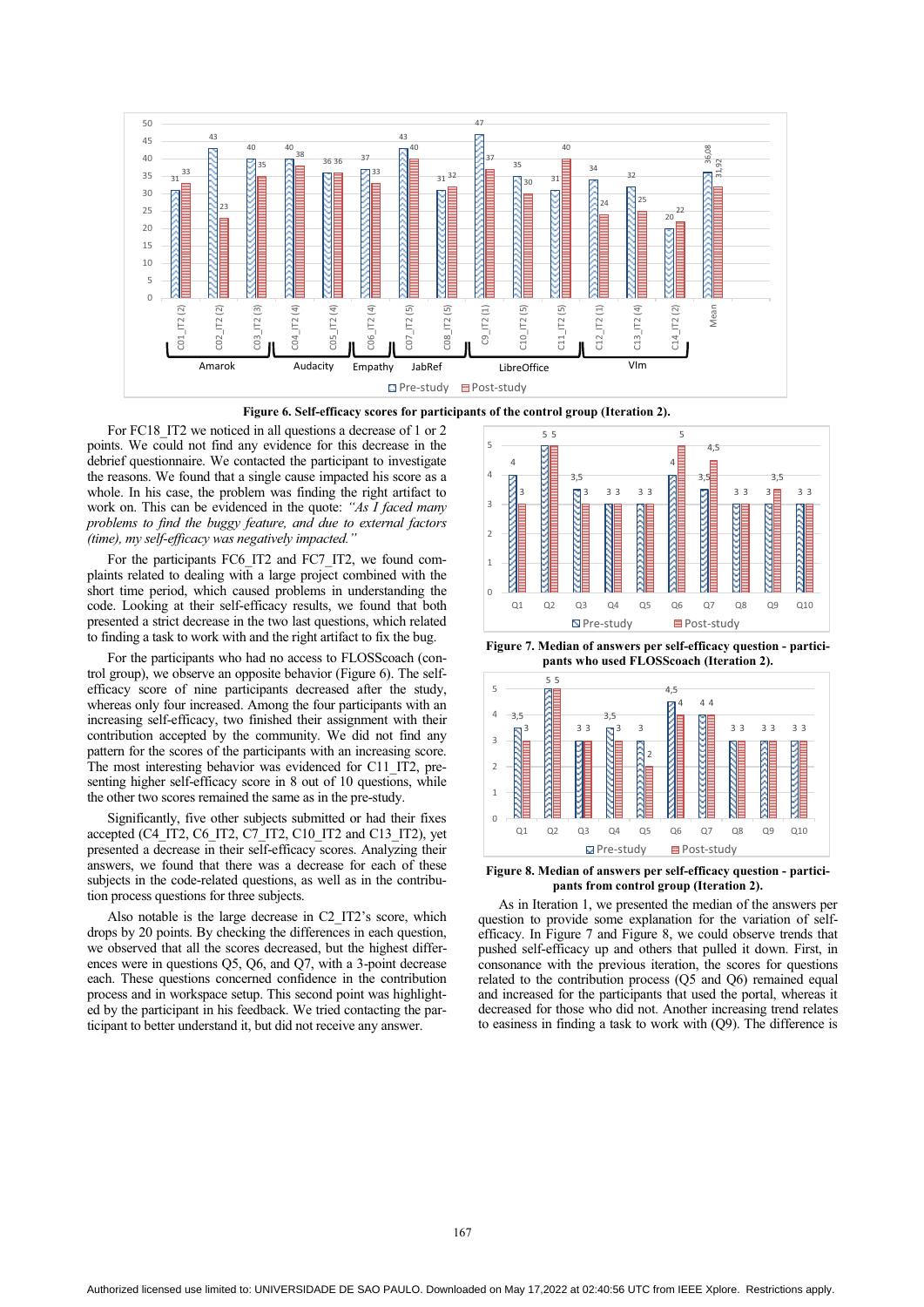less pronounced, but can indicate a possible facility in finding the right task to work with for the participants using FLOSScoach.

As in Iteration 1, there is some indication of technical problems in the self-efficacy results, however they are less pronounced. This can be observed in the variations of Q3 in Figure 7 and Q4 in Figure 8. There was no evidence of difficulty finding the artifact(s) that needed to be changed to fix a bug, in contrast to Iteration 1's clear difference (refer to Figure 4).

# *1) Potential enhancements to the portal after Iteration 2*

As in Iteration 1, we analyzed the data we gathered, searching for suggestions to enhance the portal. There was no suggestion or complaint that required changes in the barriers model.

Two participants suggested ways to help choosing a task to start with, and in consonance with the Iteration 1, two newcomers recommended providing what part of the code the newcomers should alter to address the issue. Other participants suggested some changes and new features related to making the portal a more collaborative environment.

Iteration 2's suggestions did not affect the barriers model; however, they are valuable ideas for future work.

#### VI. THREATS TO VALIDITY

As in any empirical study, we need to discuss the limitations of the study. The perceived efficacy measures are based on selfreported questionnaire items as opposed to objectively measured ones. However, we calculated the Cronbach's Alpha for our sample, which indicated that the questionnaire items are reliable, exceeding the threshold level of 0.7 [35] (see Table 2).

**Table 2. Cronbach's alpha.** 

|                       | Cronbach's alpha |            |
|-----------------------|------------------|------------|
|                       | Control group    | Case group |
| Before the assignment | 0.8341           | 0.8118     |
| After the assignment  | 0.7395           | 0.8796     |

Regarding our questionnaire, we acknowledge that we did not cover all the possible activities that a newcomer need to perform or barriers they need to overcome. Moreover, the questionnaire was not validated by experts, what could have revealed inconsistencies. However, we built an instrument aiming to cover the categories presented in the model of barriers, to assess different dimensions of the process. Thus, our results are valid for the set of categories covered by the questions.

Another threat to validity is our use of students, which affects the results' generalization. Most of our subjects were novices to software development in real settings (with no previous industry experience), and thus it is possible that some barriers they faced are not specific to OSS development. However, as mentioned before, Höst et al. [28] found that students perform the same as professionals on small tasks of judgment. Moreover, students are potential OSS project contributors, being a sample of the actual newcomers' population.

Additionally, our students may have felt that they needed to provide positive feedback on the surveys (especially evaluating FLOSScoach). Although we emphasized that their answers would reflect their actual perceptions, it may still have been uncomfortable for students to criticize work that was known to relate to faculty research.

Regarding the possible benefit received by students that had been assigned to use FLOSScoach, we inform that even students that were part of the control group and were not able to contribute could receive an excellent grade. We can highlight that the median grade obtained by the control group was 7.0, while the median of those from the experimental group was 7.25, and we did not find statistical difference between both means applying Mann-Whitney test (p=0.3418).

Although we used data from a variety of projects, the findings are not generalizable to all projects, nor can we provide full explanations for the lowered barriers. The results could be influenced by projects' characteristics (e.g., project size, community size, code complexity, programming language). This can be further investigated in future work.

 It is likely that there are problems with the use of FLOSScoach that we did not uncover here; and there are likely other barriers that can be lowered when different individuals use the portal. We are aware that each project has its singularities and that the OSS universe is huge, meaning the level of support and the barriers can differ according to the project. Our strategy of considering different projects aimed to explore different ways to use the portal and overcome barriers.

#### VII. CONCLUSIONS

In this paper, we analyzed how the organization of the information that is relevant for newcomers could benefit new developers' contribution process. To organize such information we used a theoretical model proposed previously to build FLOSScoach, a portal to support newcomers to OSS.

We conducted a self-efficacy study, in which 46 students, split in case and control group, were asked to contribute to an OSS project. We assessed the newcomers' self-efficacy by conducting a questionnaire before and after the assignment. The results were very encouraging, revealing that the use of FLOSScoach had a positive influence on newcomers' self-efficacy, mainly by making them more confident and comfortable during the OSS project contribution process. However, there is also some indication that FLOSScoach did not lower some technical barriers. We conclude that providing the proper signs and maps, potentially empowers the newcomers that are starting their journey, by making them more self-confident.

Regarding the research design, it was interesting to conduct an iterative method. Firstly, it enabled us to improve the portal by getting the feedback from the subjects. Secondly, the analysis of the results obtained with students from different universities attempting to contribute to different OSS projects helped us improving the perception regarding the self-efficacy and about how the portal was used.

The next step of this research is to apply user experience assessment methods to evaluate how newcomers perceive and use FLOSScoach, and conduct other iterations of action research to keep improving the portal. Another interesting future research direction could be to use mining techniques and natural language processing to add and update project information to FLOSScoach. We also aim to have the portal evaluated by real developers. We started contacting some communities, to get it assessed by the community members, so they can indicate FLOSScoach to newcomers. Two newcomers had already used it, and provided a good feedback about the usefulness of the portal.